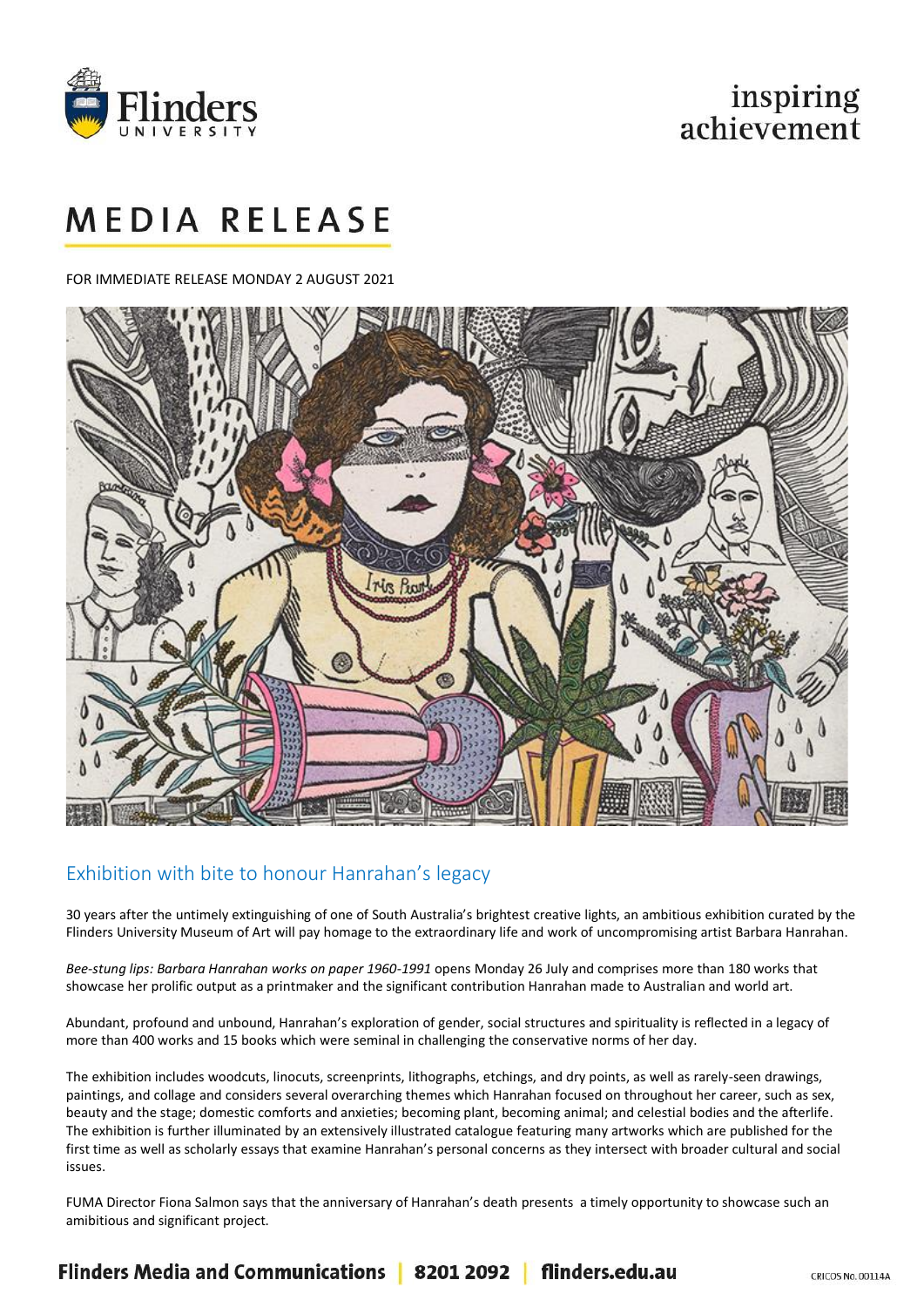"Hanrahan's works are enduring in their appeal, they are held in state and national galleries and are widely represented by smaller institutions, yet her extraordinary practice as a printmaker has not been the subject of a survey of this scale. For FUMA which itself holds 23 prints dating from the early 70s to late 80s, the idea of curating such an exhibition had been long held".

" The impetus came in 2019, when a visit to the Hanrahan Studio in Hyde Park revealed the tantalising possibility for a nationally significant project. Two years later, we are delighted to see the exhibition and publication – supported by the Gordon Darling Foundation – come to fruition, to honour Barbara Hanrahan, and her distinct and important voice in the Australian cultural landscape," Ms Salmon says.

Exhibition curator Nic Brown says the works are testament to the artist's mastery of technique and her bold, decorative, and uncompromising visual language.

"Hanrahan's ouevre embraces humanness and its messy world of social constructs and expectations in relationship with nature and the cosmos, which are always the centre point of her personal yet universally accessible stage."

"Mystical and earthly realms, and temporal paradigms collide and collude in Hanrahan's inspired and inventive visual practice. She connects sexuality and desire with dreaming and spirituality, and bridges the farthest star billions of light years away to the humblest home garden bee responsible for a flower's cycle of life, to make works that speak of mortality and the fragility of existence" Ms Brown says.

The exhibition, drawn from private collections, the Art Gallery of South Australia and FUMA holdings, was enabled by the generous assistance of Hanrahan's closest circle.

"The project would not have been possible without the unstinting support of Barbara Hanrahan's partner Jo Steele and longstanding gallerist Susan Sideris who provided unfettered access to the artist's work, shared important insights and provided many loans," Ms Brown adds.

#### **Background**

Barbara Janice Hanrahan *(1939 – 1991)* lived between Adelaide, London, and Melbourne, developing a prolific career as an artist and writer, producing more than 400 works on paper, and publishing 15 books before her career was tragically cut short by cancer at the age of 52.

*Bee-stung lips: Barbara Hanrahan works on paper 1960-1991* and accompanying Wakefield Press publication of the same name will be launched by esteemed art historian Catherine Speck (FAHA) on Thursday 12 August.

The exhibition will be on display at FUMA at Bedford Park from Monday 26 July to Friday 1 October 2021, and will tour South Australian regional centres with Country Arts SA through 2022-2023 before travelling interstate.

#### **Media contacts**

Madeline Reece, Exhibitions and Public Programs Manager, FUMA E: [maddie.reece@flinders.edu.au](mailto:maddie.reece@flinders.edu.au) T: 08 8201 3247

Fiona Salmon, FUMA Director E: [fiona.salmon@flinders.edu.au](mailto:fiona.salmon@flinders.edu.au) T: 08 8201 2531 M: 0404 349 961

Karen Ashford, Director of Media and Communications Flinders University E: [karen.ashford@flinders.edu.au](mailto:karen.ashford@flinders.edu.au) T: 08 8201 2092 M: 0427 398 713

#### **Media images and captions**

[https://www.dropbox.com/sh/ut9fzapmnp24c4v/AAD6BZRcp1fq1vri0yIR\\_Y05a?dl=0](https://www.dropbox.com/sh/ut9fzapmnp24c4v/AAD6BZRcp1fq1vri0yIR_Y05a?dl=0)







Wakefield

**Press** 



GORDON DARLING FOUNDATION